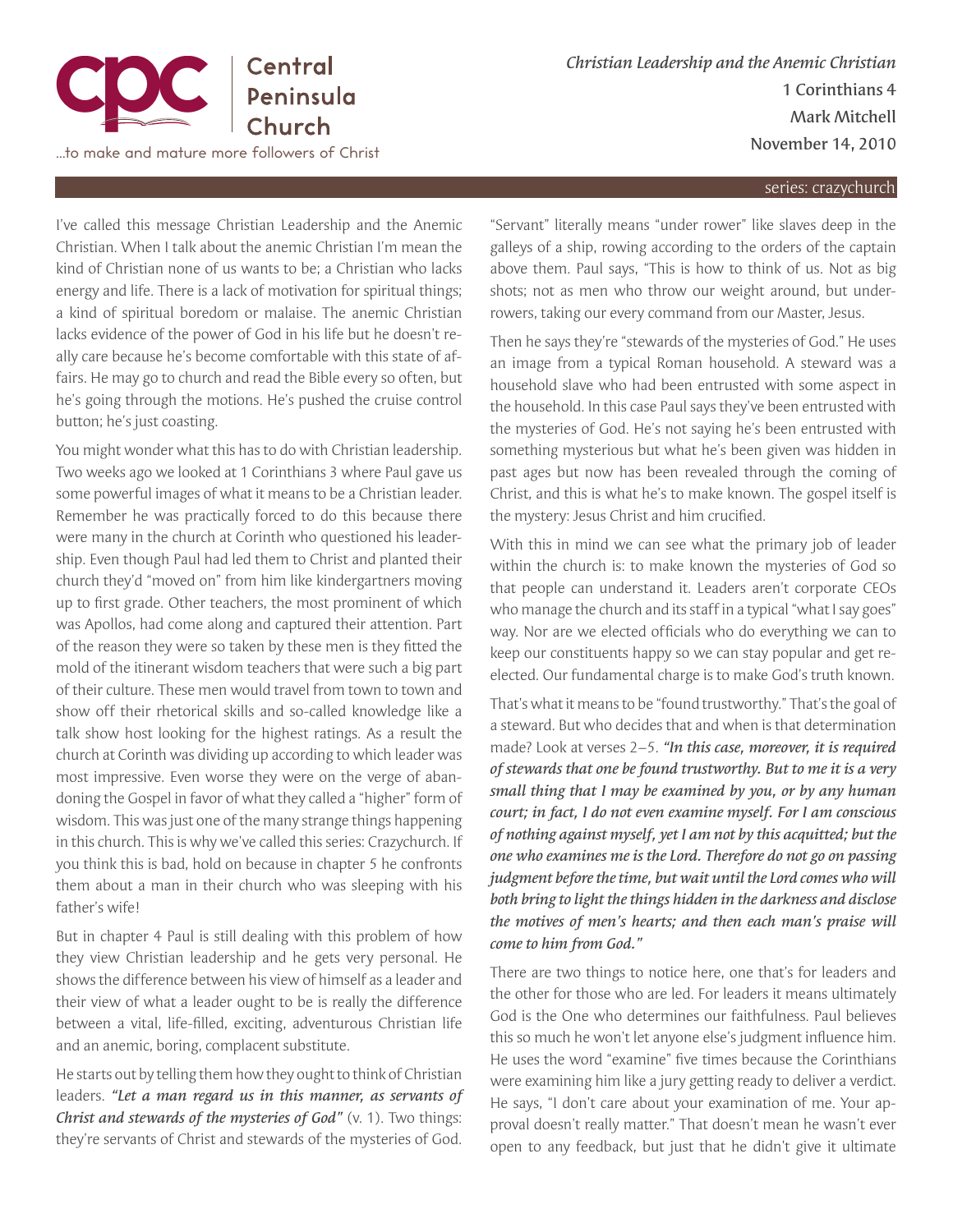weight. There is only one opinion that ultimately matters: "The One who examines me is the Lord" he says.

Then he takes it one step further: "I don't even examine myself. Even my own estimate of my ministry doesn't matter." Paul knew how easy it is to be deluded about ourselves. We can think more highly of our work than God does. I might think since we have a big church with a big staff I'm a success. I can preach a sermon and get a few compliments and go home feeling like I'm the next Chuck Swindoll. But God may have a completely different estimation of my work. Or there may be times when I feel like a flop. I can find churches much bigger than ours and preachers who can make me look like a freshman taking public speaking. I can beat myself up over that. Maybe I'm a loser. Paul says don't go there either. God may think far more of your work than you do. Again, this doesn't mean we never examine ourselves, but we don't give it ultimate significance.

We have many leaders in our church. We have elders, pastors, directors, small group facilitators, Sunday School teachers and youth group leaders. If you're just a parent you're a leader. If you're going to be a leader of people in any capacity, you can't be a people pleaser. You're a servant of Christ. He's your Master. He's your judge. You answer to him. Every leader has to make decisions that are unpopular. I've been a pastor in this church almost half my life. I love the people of this church. I've been blessed by you. And so, I want you to like me. But if my main concern is to be popular and well liked I've failed as a leader. So we have to take stands that sometimes are very unpopular. Some people choose to leave. Then there are some things we won't take a stand on because we don't think Scripture calls for it. Some folks leave over that. Do I like that? No. I want everyone to like us and stay. But as Bob Smith from PBC once told me "You're not running for mayor."

The second implication of this is for those who are being led: stop judging before the time. This isn't saying we can never pass judgment. Right in chapter 5 he tells them there is a place for judging those within the church and for what we call church discipline. Jesus said, "Do not judge or you too will be judged" but he also said, "When your brother sins go and rebuke him in private." We find the balance in that we're not to judge when our judgment is self-righteous, legalistic and mean-spirited. But judgment and discipline is needed when it's meant to protect God's truth and God's people from sin. It's always to be done in a spirit of humility, gentleness and a recognition we don't know it all. A time is coming when God will reveal things no human can see. That's what Paul says in v.5. God sees into the motives of our heart. He sees what we can't see. I think the reason he calls them "arrogant" down in v.6 is because they thought they knew it all. They were taking pride in one leader over another as if they knew everything. Instead of taking pride in their leaders they ought to be humble and thank God for them. As he says in

## v. 7, *"Who regards you as superior? And what do you have that you did not receive?. And if you did receive it, why do you boast as if you had not..."*

So Paul puts his finger on one of the reasons our Christian lives are often so anemic: our pride and arrogance. We judge before the time of judgment as if we know it all: "We have the right leader and he has a corner on the truth and the rest of you are off. We've examined you and your leader and your way of thinking and we've got it right and you've got it wrong." When we become so proud and so narrow in our thinking we can't learn from, respect and appreciate anyone but our leader and our church and our little niche within Christendom, then our spiritual life will become small, narrow and anemic. Part of being vibrant and alive in the Christian life is staying open to all the different sources from which God can teach you.

One of my favorite writers was a Catholic priest named Henri Nouwen. He taught me things about prayer and leadership I couldn't find anywhere else. I don't agree with everything he said or did, but I still learned a lot from him. And when he died and appeared before his Master I trust what happened was just as Paul said at the end of v. 5, *"each man's praise will come from God."* I would have expected him to say "each man's rebuke will come from God." But, no, Paul's focused on the reward that not just he but other leaders will receive.

The second thing Paul says about the difference between vital Christianity and anemic Christianity is one embraces the way of the cross while the other comfortable complacency. Look at v. 8. *"You are already filled, you have already become rich, you have become kings without us; and indeed, I wish that you had become kings so that we also might reign with you."* Paul's language is steeped in irony. The Corinthians have become smug, self-satisfied and comfortable. They're "filled" and don't hunger for righteousness. They're "rich" and don't seek spiritual wealth. They've already started to "reign" as if they were kings so they don't look forward to the return of Christ when believers will reign with him. Paul says with tongue in cheek he wishes it were true because then he could reign with them. It's like Paul is saying, "You guys are acting like you've already gone to heaven!" Theologians like to say the kingdom of God is "already but not yet." The Corinthians had the "already" part down but forgot about the "not yet."

So Paul punctures their massive pretensions by describing his status as a true leader in v. 9. *"For, I think, God has exhibited us apostles last of all, as men condemned to death; because we have become a spectacle to the world, both to angels and to men."*  He uses an image that comes from the triumphal processions of returning Roman legions. The senior military men would come first, then the more junior ones, and behind them the prisoners would be dragged along. Among the defeated enemies, the slaves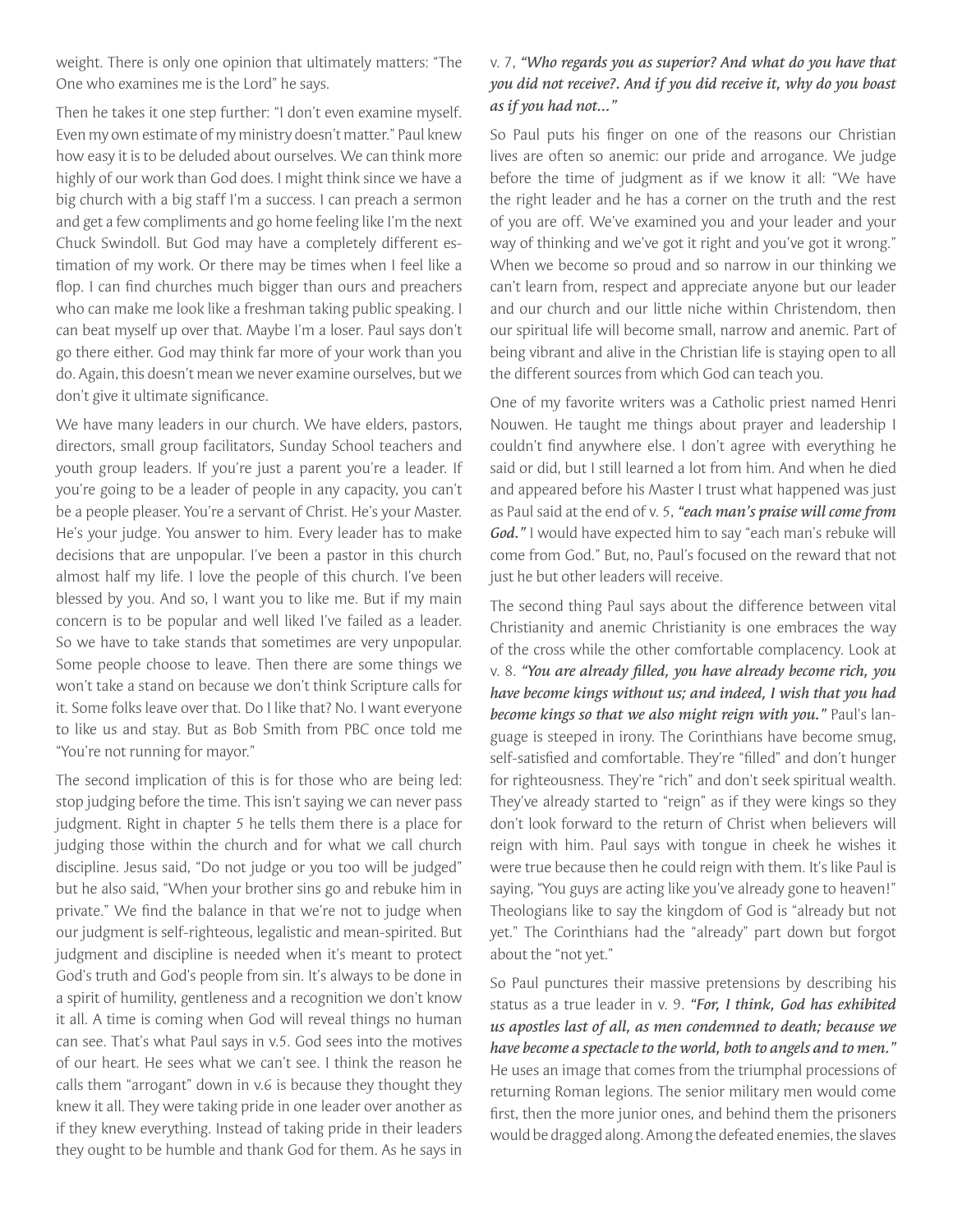would bring up the rear, eating everyone's dust, knowing they were destined to die in the arena at the hands of the gladiators or thrown to wild beasts as a spectacle. They were for all practical purposes dead men. They would be men who had abandoned all earthly hopes and ambitions. Paul says, "That's like us."

Then he draws out the contrast in v. 10. *"We are fools for Christ's sake, but you are prudent in Christ; we are weak, but you are strong; you are distinguished, but we are without honor."* Paul and his friends are "fools" because they embrace the "foolishness of the cross" while the Corinthians take pride in the wisdom of the world. Paul and his friends are "weak" in that they renounce human strength while the Corinthians boast in it. The Corinthians are "distinguished" in the world's eyes because they adopt the world's values while Paul and his friends are dishonored.

Then he gives them a glimpse of what true Christian leadership looks like. *"To this present hour we are both hungry and thirsty, and are poorly clothed, and are roughly treated, and are homeless; and we toil, working with our own hands; when we are reviled, we bless; when we are persecuted, we endure; when we are slandered, we try to conciliate; we have become as the scum of the world, the dregs of all things, even until now"* (verses 11–13).

What a list! It makes me think of the title of a best-selling Christian book you can buy over at Costco: *Your Best Life Now.* Can you imagine Paul putting that title over this description? The one thing on the list that might seem out of place is he works with his hands. But in that culture manual labor was seen to be beneath true teachers of wisdom. Paul was criticized for this. How could he be a true leader, a true man of wisdom if he dirtied his hands by making tents? Notice also the way he responds to the jibes and taunts and skepticism of the world: When reviled, they bless; when persecuted, they endure; when slandered, they answer kindly. They do exactly what Jesus did in those hours leading up to his death on the cross and exactly what he taught us to do. The last thing Paul says is meant to shock us: "We've become as the scum of the world, the dregs of all things." The "scum of the world" was the yukki, smelly stuff that got stuck in your sandals when you walked outdoors. Do I need to be more graphic? The "dregs of all things" was the stuff you scraped off plates and into the garbage. Paul says that's what we are in the world's eyes.

When we think of this, it's hard not to think of the cross. If Paul had a model for choosing this way of life, it was Jesus and the cross. Isaiah wrote of him, *"He was despised and rejected by men, a man of sorrows, and familiar with suffering. Like one from whom men hide their faces he was despised and we esteemed him*  not" (Is 53:2b-3). Paul told the Philippians he not only wanted to experience the power of Christ's resurrection but also the fellowship of his sufferings (Phil 3:10). Paul was imitating Jesus.

What does this mean for us? It certainly challenges our comfortable lifestyle; our assumptions about what we should expect in this world and from the people of this world. If we're honest I think we'd admit few of us live this way. Few of us live like men marching to their deaths, having abandoned all earthly hopes and ambitions. We look a lot more like the comfortable Corinthians. This is another reason our Christian lives are often so anemic. Instead of embracing the way of the cross we've embraced comfortable complacency. Not only do we think we know it all, we think we have it all. And from the world's standpoint we sometimes do. So how do we respond to this?

Let me apply this by saying two things. First of all, be careful of imbalance. There are some Christians who tell us, "It's wrong to own a house or cars or to have any kind of affluence." Or "It's wrong to occupy positions of respect in the world." They tell us Christians ought to give away their riches or quit their jobs and live a radical existence for Christ. We do need to rethink these issues as followers of Christ, but I'm not sure it's right to go to the other extreme. C.S. Lewis said that the devil always sends error into the world in pairs which are opposite extremes. His strategy is to get us so guilty over our comfort and affluence that we'll go to the opposite extreme to a kind of an enforced suffering and poverty which is just as dangerous. Paul lived this balance. He once said he could *"get along with humble means or he could live in prosperity"* (Phil 4:12). He told Timothy *"God gives us richly all things to enjoy"* (1 Tim 6:17). So we need to keep the balance.

But having said that, here is a second thing: Not just leaders but all believers are called to embrace the cross as a way of life. Jesus put it this way, *"If anyone wishes to come after Me, let him deny himself, and take up his cross, and follow Me. For whoever wishes to save his life shall lose it; but whoever loses his life for My sake shall find it."* (Mt 16:24-25). What does that look like for you? This means we surrender or bury all our earthly hopes and dreams to him. We don't get to plan the agenda for our lives. It means we invest all we are and have for him and his purposes. We say to him, "Here's my life. Here's my plans. Here's my education. Here's my home. Here's my family. Here's my checkbook. Here's my talents. It's all yours. I no longer have the right to self-lordship. You're my Master." So any possessions or comforts you have you hold them loosely. Since they're not yours in the first place you can lose them without any sense of complaint or deep loss. This also means we give up our right to be thought of in a certain way. We're willing to be laughed at, ignored, marginalized, written off as ignorant, even mistreated if that's what confessing Christ brings us. Our desire for the approval of the world can't outstrip our desire to hear him say "Well done!" Only people who see themselves as dead to this life will be able to bless and be gracious when they're cursed and slandered and mistreated.

I received an e-mail this week from Jackie Perez, one of our mission's partners in the DR. She and her husband have twin babies.